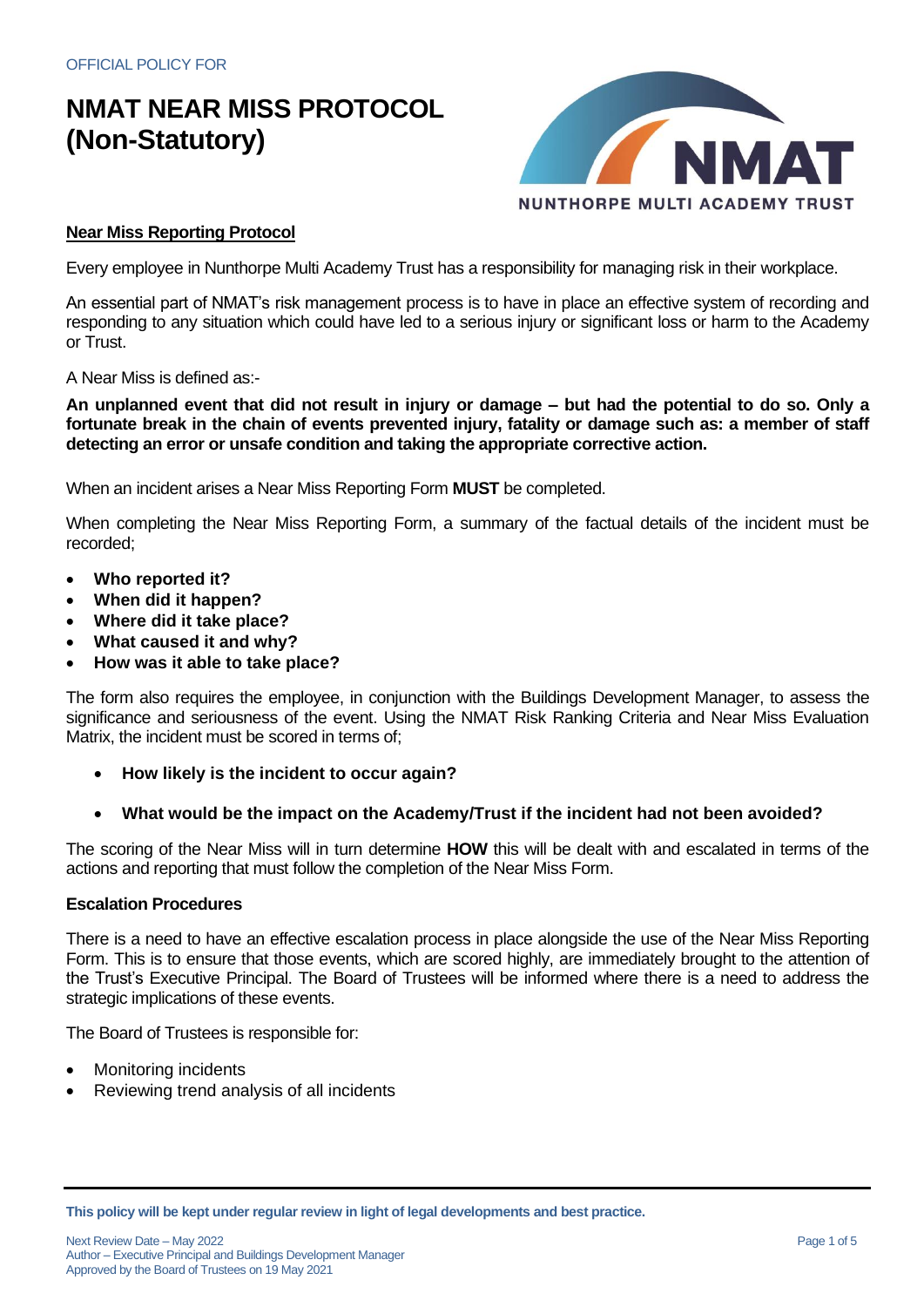

Using the scoring values shown in the Near Miss Evaluation Matrix, the following procedures have been derived.

- 1. 1 4 Risk situations are generally described as either negligible or unlikely to occur. Where this is the case, the situation can be managed through supervision by the Building and Development Manager.
- 2. 5 8 Risks are regarded as more likely and more significant but still manageable at a local level. It is advisable that these items are discussed in line management meetings or SLT meetings.
- 3. 9 14 Risks are identified as both likely and significant and MUST be reported to the Trust's Executive Principal and Board of Trustees.
- 4. 15 25 Risks that are assessed to be of critical and near certain nature should be referred IMMEDIATELY to the relevant Head of School, the Executive Principal and the Board of Trustees. Advice will be taken on the severity of the situation and appropriate action will be taken immediately.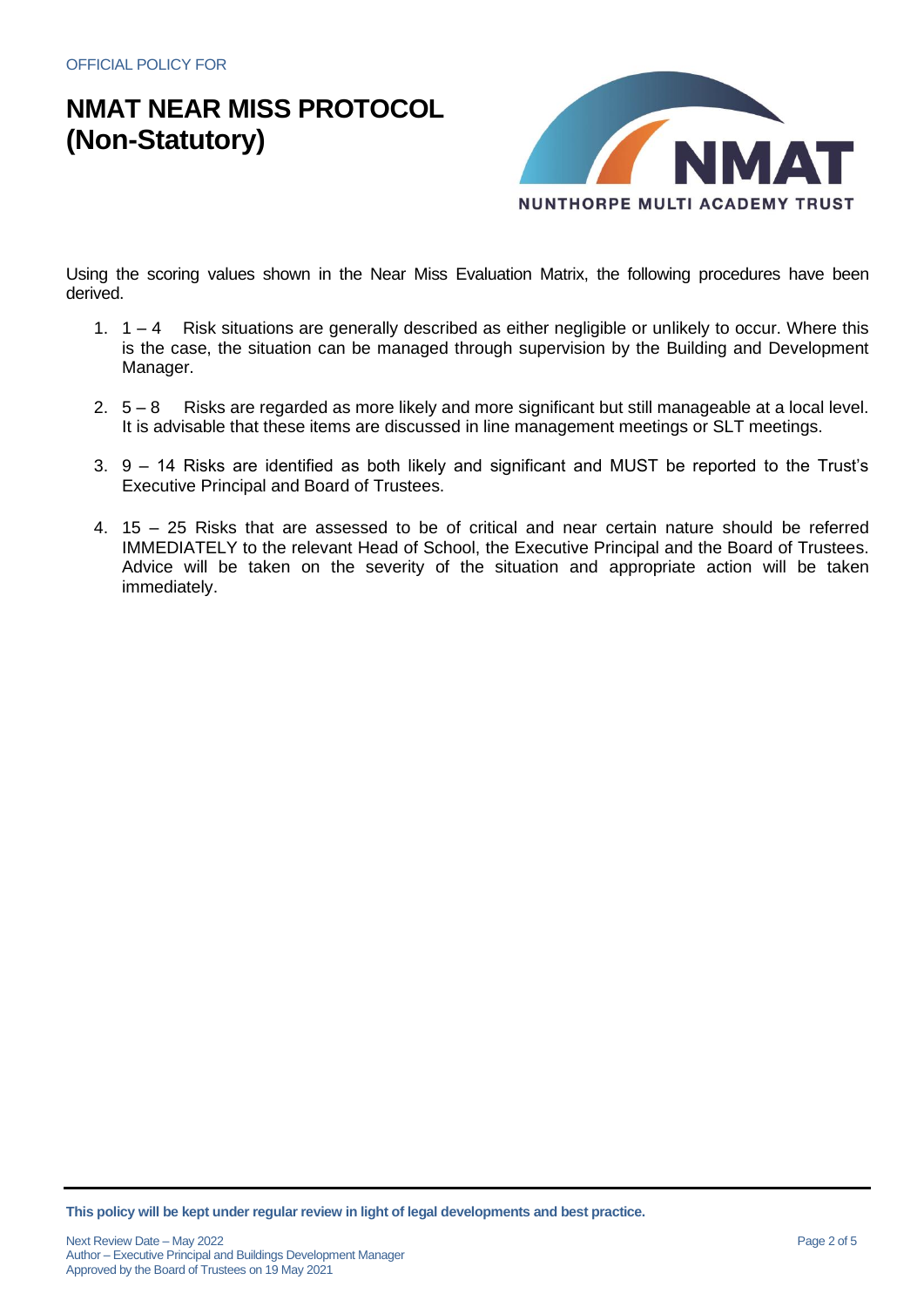

### **Definition of a Near Miss**

**A 'Near Miss' is an unplanned event that did not result in injury, or damage – but had the potential to do so. Only a fortunate break in the chain of events prevented injury, fatality or damage such as: a member of staff detecting an error or unsafe condition and taking the appropriate corrective action.**

### **Part A - about the incident**

| When did it happen?                                                         | Date | Time |
|-----------------------------------------------------------------------------|------|------|
| Where did it happen?<br>(Include building, department,<br>room number, etc) |      |      |

### **Part B - describing what happened**

Explain what happened and the events leading up to the incident (Use the aid of sketches if appropriate).

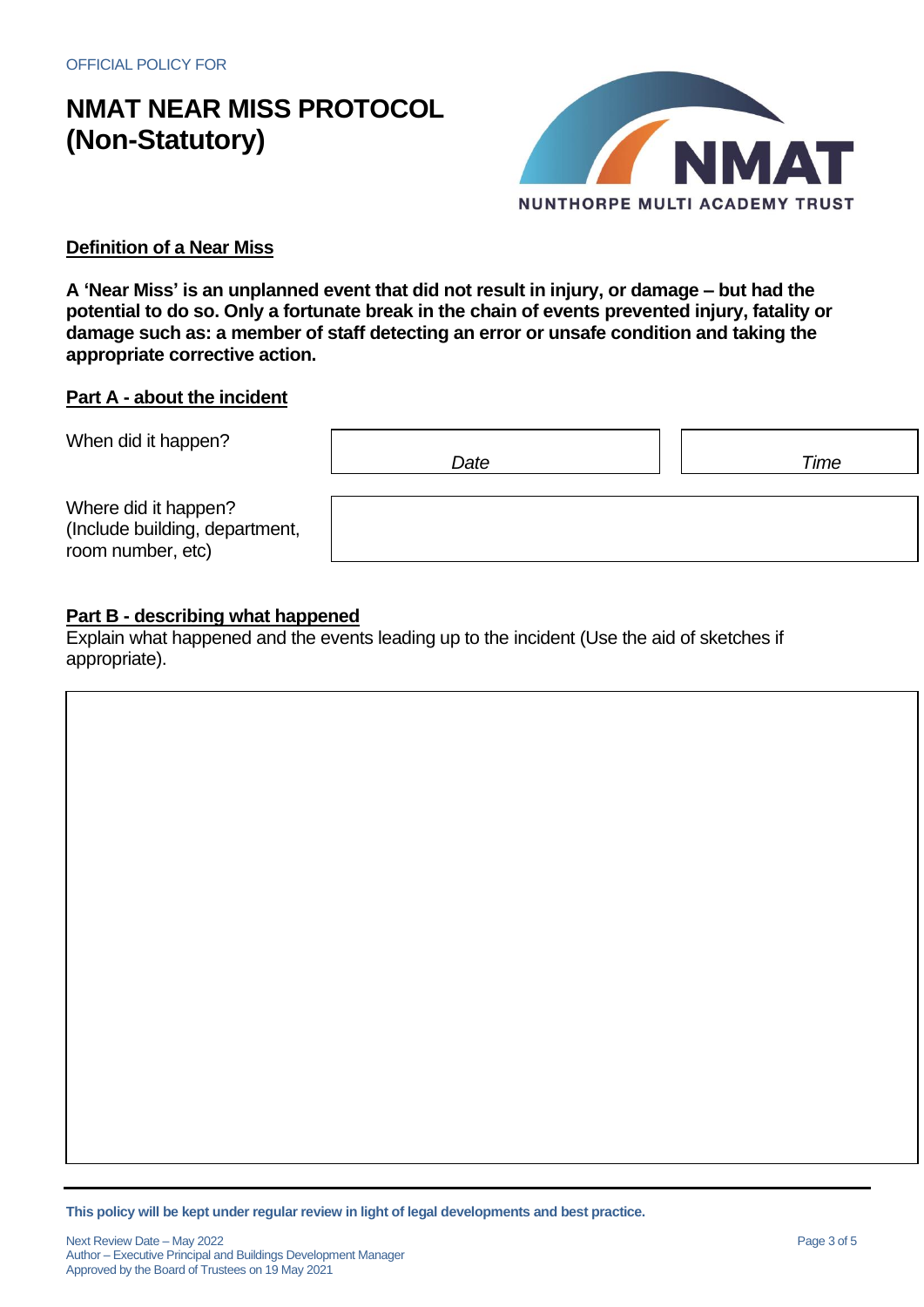

### **Part C – recommendations to prevent a similar incident**

Describe any actions which you recommend should be taken to prevent a similar incident in the future.

### **Part D - about the person completing this report**

| What is your<br>name? | What is your<br>position at the<br>Academy? |  |
|-----------------------|---------------------------------------------|--|
|                       |                                             |  |

| Your signature             |                       |                          |               | Date               |                 |                     |
|----------------------------|-----------------------|--------------------------|---------------|--------------------|-----------------|---------------------|
| Likelihood                 |                       | <b>Near Miss Ranking</b> |               |                    |                 |                     |
| 5                          | <b>Almost Certain</b> |                          | 10            | 15                 | 20              | 25                  |
|                            | <b>Very Likely</b>    |                          |               | 12                 | 16              | 20                  |
| 3                          | Likely                |                          |               | 9                  | 12              | 15                  |
| $\boldsymbol{\mathcal{P}}$ | Unlikely              |                          |               |                    |                 | 10                  |
|                            | Zero to Low           |                          |               |                    |                 |                     |
|                            |                       | <b>Negligible</b>        | Insignificant | <b>Significant</b> | <b>Critical</b> | <b>Catastrophic</b> |
|                            | Impact                |                          |               |                    |                 | 5                   |